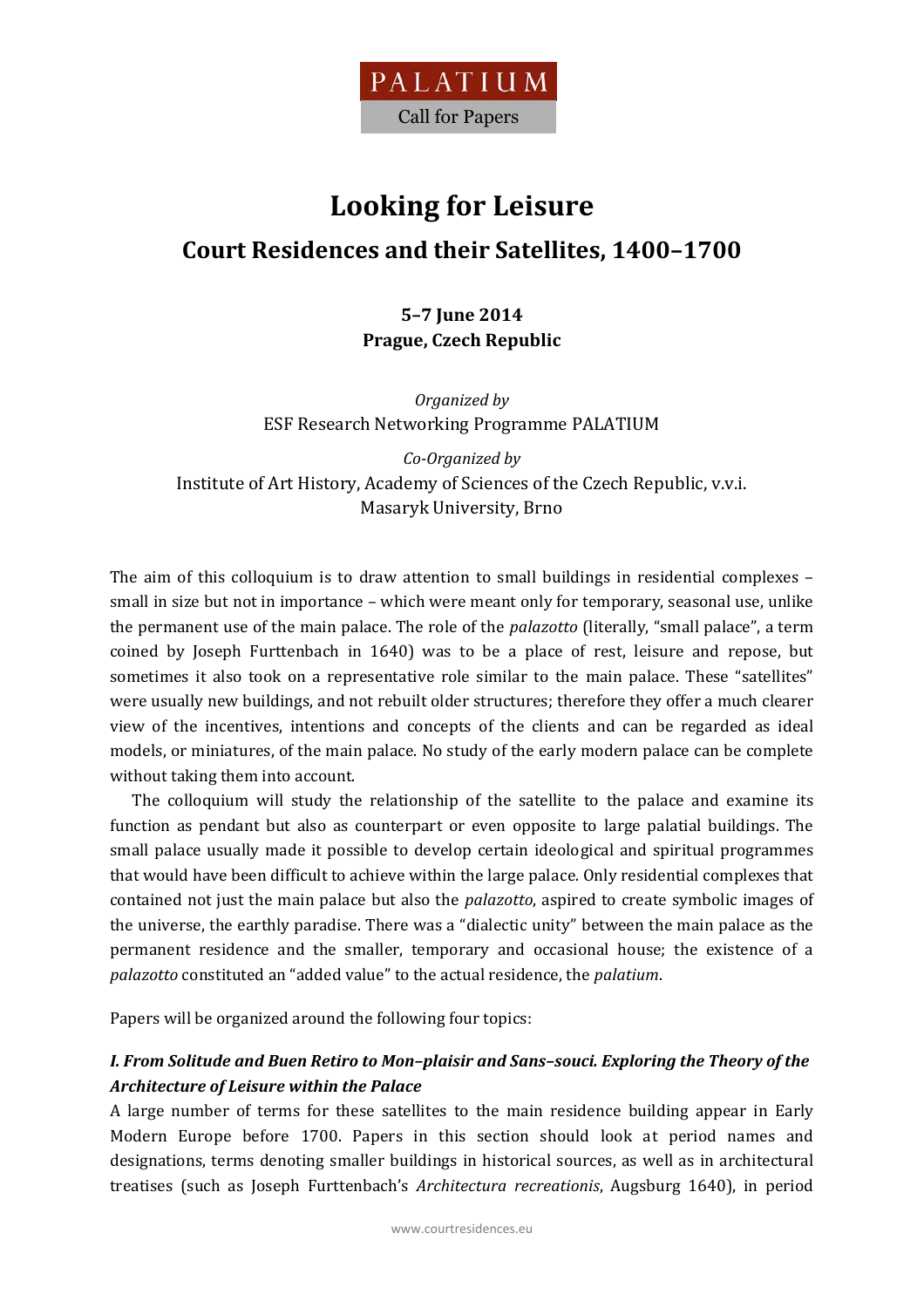fiction, memoirs, correspondence of builders and clients, etc. Particular attention should be given to the sometimes very fine distinction between the names given to the *palazotto* (from *casino* and *speelhuys* to *zámeček* and *banqueting house*) and to the main palace, so as to clarify the complex relationship between them. But these names only take their full meaning within the theoretical context underlying this architecture of leisure: from "Solitude" and "Buen retiro" to "Mon‐plaisir" and "Sans‐souci", they refer to the ideal of *riposo* or leisure. The early modern *palazotto* was meant for relaxation in the sense of recreation, not idleness; "resting" must be understood in biblical sense, like God's rest on the seventh day, as described in *Genesis*. The first section will thus address the terminology, both in its richness and ambiguity, as distinct from standard terms such as *palazzo*, *villa*, *château* or *Schloss*, as well as the underlying theory of leisure. The convenors want to encourage a multi‐disciplinary approach to this issue.

### *II. Tradition and Modernity. Defining the* **Palazotto** *as a Spatial and Functional Type from the Late Middle Ages to the Early Modern Period*

This section focuses on the functions and functionalities of the buildings under consideration, and on concrete ways in which they were inhabited. Because of their smaller scale, or because they were mostly new constructions, they give us a more straightforward glimpse of the way of living than the larger palace, which was often subject to complex and gradual modernization campaigns. The evidence offered by the surviving buildings themselves, and the iconographical and historical views in which they appear, play equal roles in establishing the typology of the *palazotto*, its genesis and its evolution. While the abundance of names denoting these small buildings seems to suggest they were invented in the early modern period, similarities with such mediaeval categories as the hunting lodge, *castello di caccia*, or *Jagdschloss* point to the contrary, as does the survival, well into the eighteenth century, of representative features such as the moat and the turret. This second section will thus focus, firstly, on delimitating and specifying the building type of the *palazotto* – on defining its structure, ground plan, and patterns of spatial communication, i.e. everything that is summarized in French theory under the term *distribution*; secondly, on its representative architectural features and their meaning; and thirdly, on issues of continuity, invention and change regarding these aspects, from 1400 until 1700.

## *III. Decorating the Architecture of Leisure. Interpreting the Satellite's* **Decor** *between Politics and Nature*

The third section will concentrate on the artistic decoration of the *palazotto*, both interior and exterior (e.g. Casino of Pius IV in the Vatican; the Belvedere in Prague), and its programmatic, representative role in the residence, seen as a whole. Particular attention will be given to cases where the decorative programme was conceived as an ensemble (e.g. Falconetto's Sala dello Zodiaco in Mantua; Bocksberger's decoration of the Lusthaus in Munich; and many others). Their political, social and cultural ties will be investigated; one example that comes to mind are the many residences expressing a dynastic link with the Nassau princes of Orange, such as Oranienbaum in Wörlitz and Oranienburg near Berlin. But while palace decoration typically represents the status and power of the ruler, the decoration of the *palazotto* often reflects a new relationship with Nature. This third section examines in which way the satellite's decorative programme was distinct from that of the main residence, and to what extent it related to the particular function of the building.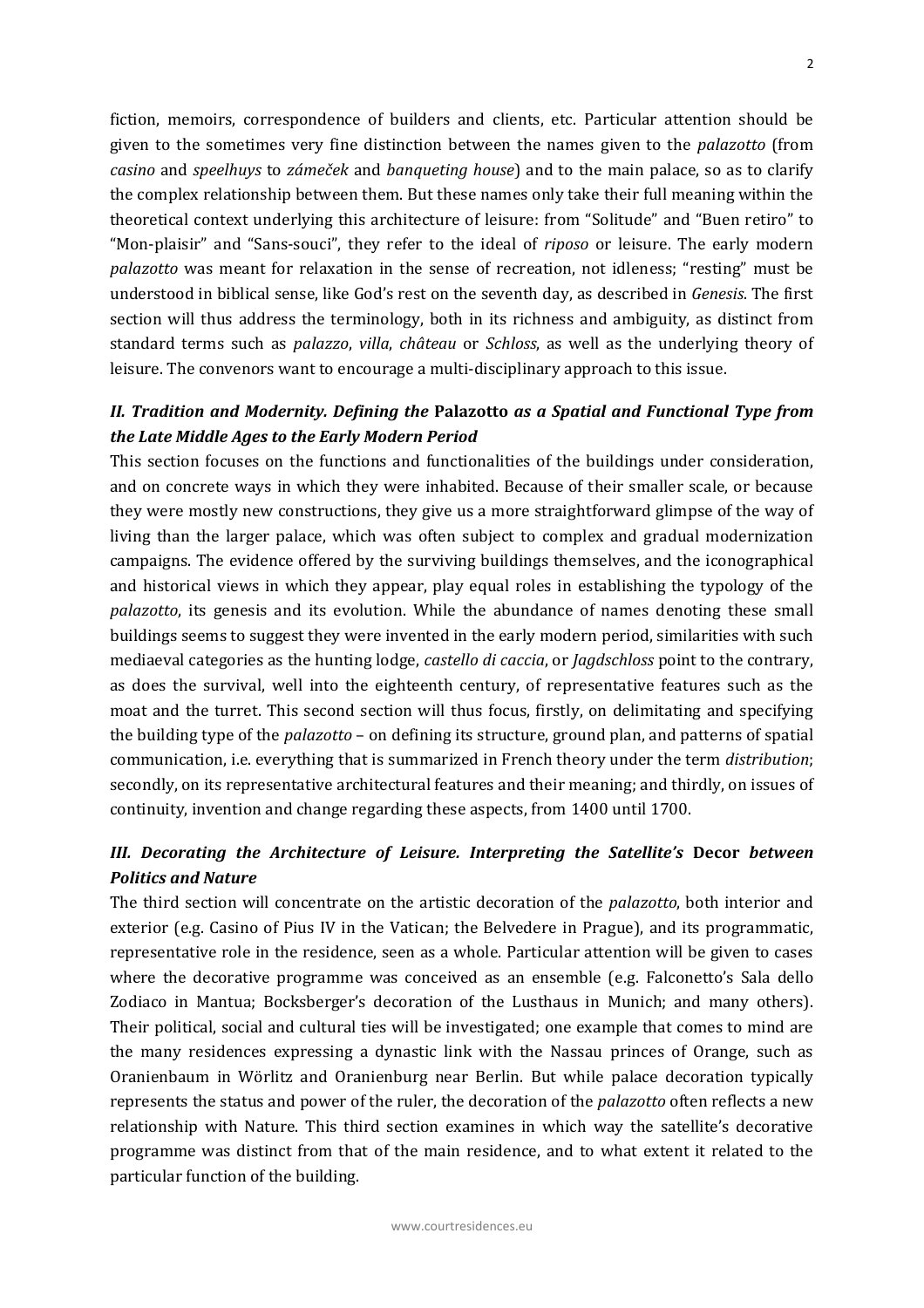## *IV. The* **Palazotto** *in Context. Exploring the Role of the Satellite in the Grand Design of the Residence and its Gardens*

In recent years, art historical research has focused also on the gardens of palatial complexes – not in a botanical sense but as ideological constructs where the small buildings were more than accessories. For instance, there is a *palazotto* in the grand palace complex in Schleissheim near Munich, located at the end of the linear axis of the palace area. The small building is not a mere *point de vue* but the culmination of the entire landscape concept. The fourth section will thus deal with questions of the context of the *palazotto*, specifically with its role within the grand design of palatial complexes. Papers in this section may investigate how the surroundings of the satellite affected its location, layout, function and architecture, and, conversely, how the *palazotto*'s own gardens operated within the larger complex.

#### **Excursions**

Participants will have the opportunity to visit three summer *palazotto*s in Prague, dating from the late Gothic, High Renaissance and Early Baroque periods respectively: the hunting lodge of Wladislas Jagiello in the Stromovka Park, the summer castle Hvězda (Star) built for the Archduke Ferdinand II of Tirol, and the summer residence of Venceslas Adalbert of Sternberg, Troja. Participants will be able to access areas normally not opened to the public.

#### **PALATIUM**

This colloquium is part of the ESF Research Networking Programme *PALATIUM: Court Residences as Places of Exchange in Late Medieval and Early Modern Europe (1400–1700)*. This programme aims at creating a common forum for research on the late medieval and early modern European court residence or "palace" (*palatium*) with an interdisciplinary perspective. The world of the courts 1400–1700 constituted a network of truly European scale and international character, but its architecture is only rarely studied in its "connectivity". Here the "palace" is seen as a place for cultural exchange. Human interaction in this space is regulated and codified by a set of rules, known as "ceremonial". The interaction between palace architecture (tangible) and ceremonial (intangible, but known through a set of tangible testimonials of different types, written and visual) is one of the key questions the PALATIUM network aims to address. The palace's space and form carry multiple connotations. To the informed observer they represent power, lineage, and tradition versus innovation. The decoding of this system of signs necessitates input not only by architectural and art historians, but also by various other disciplines, such as archaeology, politics, literature, theatre and music. The PALATIUM programme wants to encourage theoretical and methodological debates in the field, and aims in particular at stimulating exchanges of knowledge and experience between historians, architectural historians, art historians, and researchers in related disciplines – thus building up a network of scholars, institutions and research groups across Europe which mirrors the international network of courts that is being examined. For further information see: www.courtresidences.eu

#### **How to Apply?**

Abstracts of papers are invited by **31 January 2014**. We welcome proposals that are comparative and synthetic, as well as detailed studies of particular cases. Abstracts should be